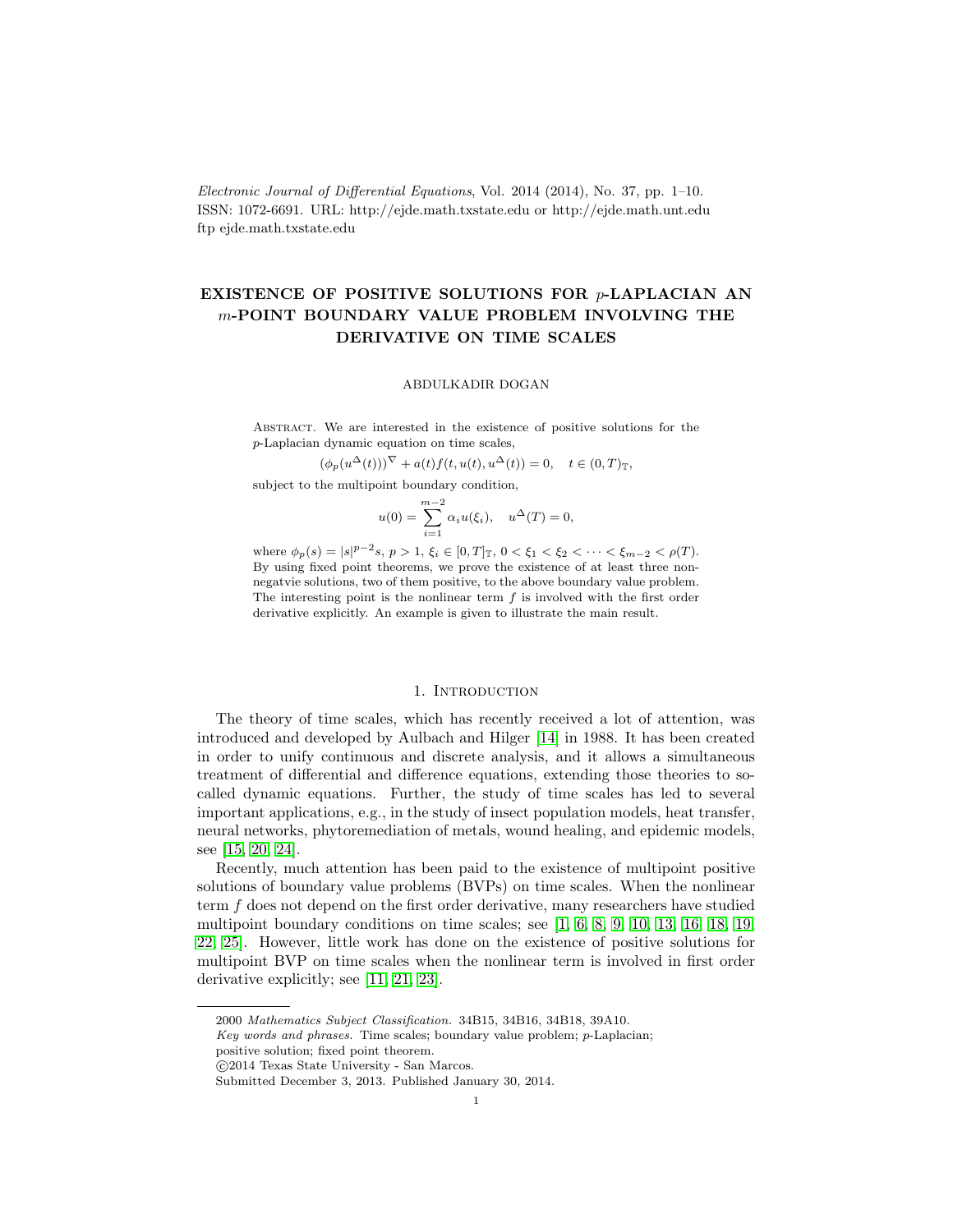There is recent work in fixed point applications using convex and concave functionals in which there is nonlinear dependence on higher order derivatives; see [\[2,](#page-8-8) [17\]](#page-9-10).

Motivated by all the above works, we are interested in the existence of at least three non-negative solutions, two of them positive, for  $p$ -Laplacian dynamic equation on time scales,

<span id="page-1-0"></span>
$$
(\phi_p(u^{\Delta}(t)))^{\nabla} + a(t)f(t, u(t), u^{\Delta}(t)) = 0, \quad t \in (0, T)_{\mathbb{T}},
$$
\n(1.1)

subject to boundary condition

<span id="page-1-1"></span>
$$
u(0) = \sum_{i=1}^{m-2} \alpha_i u(\xi_i), \quad u^{\Delta}(T) = 0,
$$
\n(1.2)

where  $\phi_p(u)$  is p-Laplacian operator; i.e.,  $\phi_p(s) = |s|^{p-2}s$ , for  $p > 1$ , with  $(\phi_p)^{-1} =$  $\phi_q$  and  $\frac{1}{p} + \frac{1}{q} = 1$ . The usual notation and terminology for time scales as can be found in  $[4, 5]$  $[4, 5]$ , will be used here. The interesting point is that the nonlinear term f is involved with the first order derivative explicitly. Our main results will depend on an application of a generalization of the Leggett-Williams fixed point theorem due to Bai and Ge. An example is also given to illustrate the main results. The results are even new for the special cases of difference equations and differential equations, as well as in the general time scale setting. We shall prove that the BVP [\(1.1\)](#page-1-0) and [\(1.2\)](#page-1-1) has at least three non-negative solutions.

Throughout the paper, we will suppose that the following conditions are satisfied:

- (H1)  $0, T \in \mathbb{T}, 0 < \xi_1 < \xi_2 < \cdots < \xi_{m-2} < \rho(T), \xi_i \in \mathbb{T}, \alpha_i \in [0, \infty)$  for  $i = 1, \ldots, m - 2$ , and  $1 - \sum_{i=1}^{m-2} \alpha_i > 0$ ;
- (H2)  $\eta = \min\{t \in \mathbb{T} : \frac{T}{2} \le t < T\}$  exists;
- (H3)  $a(t) \in C_{ld}([0,T]_{\mathbb{T}}, [0,\infty))$  with  $0 < \int_{\eta}^{T} a(t) \nabla t < \infty$ ;
- (H4)  $f:(0,T)_\mathbb{T}\times[0,\infty)\times\mathbb{R}\to[0,\infty)$  is continuous;
- (H5)  $a(t) f(t, 0, 0) \neq 0$ ,  $f(t, 0, 0) \geq 0$  on  $[0, T]$ <sub>T</sub>.

The rest of this article is arranged as follows. We state some definitions, notation, lemmas and prove several preliminary results in Section 2. The main theorem on the existence of at least three non-negative solutions and its proof are presented in Section 3. In section 4, we give an example to demonstrate our results.

## 2. Preliminaries

In this section, we provide some background materials from theory of cones in Banach spaces. The following definitions can be found in the book by Deimling [\[7\]](#page-8-11) as well as in the book by Guo and Lakshmikantham [\[12\]](#page-8-12).

**Definition 2.1.** Let  $E$  be a real Banach space. A nonempty, closed, convex set  $P \subset E$  is a cone if it satisfies the following two conditions:

- (i)  $x \in P$ ,  $\lambda \geq 0$  imply  $\lambda x \in P$ ;
- (ii)  $x \in P$ ,  $-x \in P$  imply  $x = 0$ .

Every cone  $P \subset E$  induces an ordering in E given by  $x \leq y$  if and only if  $y - x \in P$ .

**Definition 2.2.** A map  $\psi$  is said to be a nonnegative continuous concave functional on a cone P of a real Banach space E if  $\psi : P \to [0, \infty)$  is continuous and

$$
\psi(tx + (1 - t)y) \ge t\psi(x) + (1 - t)\psi(y)
$$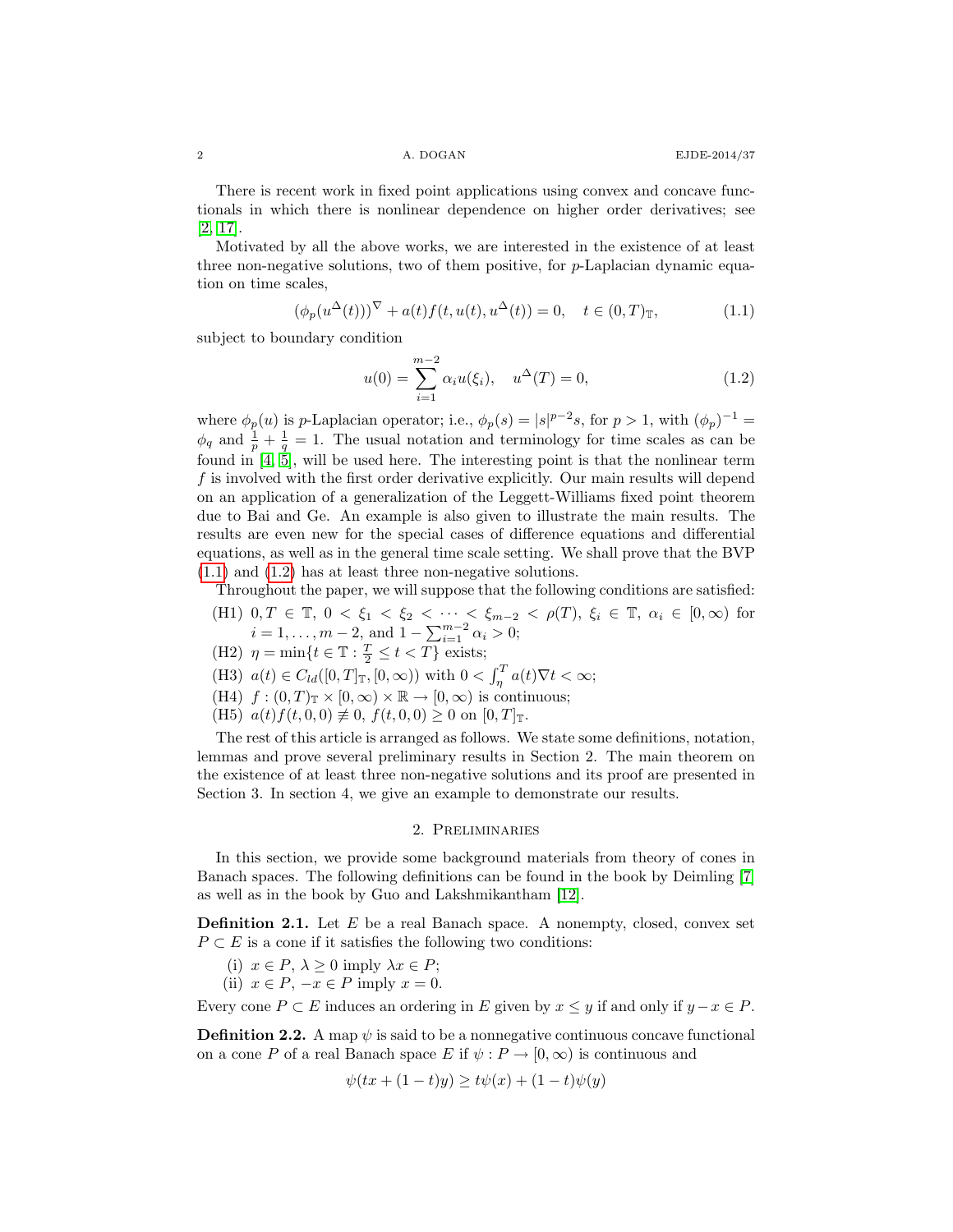for all  $x, y \in P$  and  $t \in [0, 1]$ .

Similarly, we say the map  $\alpha$  is a nonnegative continuous convex functional on a cone P of a real Banach space E if  $\alpha : P \to [0, \infty)$  is continuous and

$$
\alpha(tx + (1-t)y) \le t\alpha(x) + (1-t)\alpha(y)
$$

for all  $x, y \in P$  and  $t \in [0, 1]$ .

Let  $\psi$  be a nonnegative continuous concave functional on P, and  $\alpha$  and  $\beta$  be nonnegative continuous convex functionals on  $P$ . For nonnegative real numbers  $r, a$  and  $l$ , we define the following convex sets.

$$
P(\alpha, r; \beta, l) = \{u \in P : \alpha(u) < r, \beta(u) < l\},
$$
\n
$$
\bar{P}(\alpha, r; \beta, l) = \{u \in P : \alpha(u) \le r, \beta(u) \le l\},
$$
\n
$$
P(\alpha, r; \beta, l; \psi, a) = \{u \in P : \alpha(u) < r, \beta(u) < l, \psi(u) > a\},
$$
\n
$$
\bar{P}(\alpha, r; \beta, l; \psi, a) = \{u \in P : \alpha(u) \le r, \beta(u) \le l, \psi(u) \ge a\}.
$$

To prove our main results, we need the following fixed point theorem, which comes from Bai and Ge in [\[3\]](#page-8-13).

<span id="page-2-1"></span>**Lemma 2.3** ([\[3\]](#page-8-13)). Let P be a cone in a real Banach space E. Assume that constants  $r_1, b, d, r_2, l_1$  and  $l_2$  satisfy  $0 < r_1 < b < d \leq r_2$  and  $0 < l_1 \leq l_2$ . If there exist two nonnegative continuous convex functionals  $\alpha$  and  $\beta$  on P and a nonnegative continuous concave functional  $\psi$  on P such that

- (A1) there exists  $M > 0$  such that  $||u|| \leq M \max{\{\alpha(u), \beta(u)\}}$  for all  $u \in P$ ;
- (A2)  $P(\alpha, r; \beta, l) \neq \emptyset$  for any  $r > 0$  and  $l > 0$ ;
- (A3)  $\psi(u) \leq \alpha(u)$  for all  $u \in \overline{P}(\alpha, r_2; \beta, l_2);$

and if  $F : \overline{P}(\alpha, r_2; \beta, l_2) \rightarrow (\alpha, r_2; \beta, l_2)$  is completely continuous operator, which satisfies

- (B1)  $\{u \in \overline{P}(\alpha, d; \beta, l_2; \psi, b) : \psi(u) > b\} \neq \emptyset$ ,  $\psi(Fu) > b$  for  $u \in \bar{P}(\alpha, d; \beta, l_2; \psi, b);$
- (B2)  $\alpha(Fu) < r_1$ ,  $\beta(Fu) < l_1$  for  $u \in \overline{P}(\alpha, r_1; \beta, l_1)$ ;
- (B3)  $\psi(Fu) > b$  for  $u \in \overline{P}(\alpha, r_2; \beta, l_2; \psi, b)$  with  $\alpha(Fu) > d$ .

Then F has at least three different fixed points  $u_1, u_2$  and  $u_3$  in  $\bar{P}(\alpha, r_2; \beta, l_2)$  with

$$
u_1 \in P(\alpha, r_1; \beta, l_1), \quad u_2 \in \{\overline{P}(\alpha, r_2; \beta, l_2; \psi, b) : \psi(u) > b\},
$$
  

$$
u_3 \in \overline{P}(\alpha, r_2; \beta, l_2) \setminus (\overline{P}(\alpha, r_2; \beta, l_2; \psi, b) \cup \overline{P}(\alpha, r_1; \beta, l_1)).
$$

Let the Banach space

 $E = \{u : [0, T]_{\mathbb{T}} \to \mathbb{R} : u \text{ is } \Delta\text{-differential} \text{ is } \text{ad } u^{\Delta} \text{ is } \text{Id-continuous on } [0, T]_{\mathbb{T}} \}$ 

be endowed with norm

$$
||u|| = \max \Big\{ \sup_{t \in [0,T]_{\mathbb{T}}} |u(t)|, \sup_{t \in [0,T]_{\mathbb{T}}} |u^{\Delta}(t)| \Big\}.
$$

Define

$$
P = \{ u \in E : u(t) \ge 0, u^{\Delta}(t) \ge 0, \text{ and } u(t) \text{ is concave on } [0, T]_{\mathbb{T}} \}.
$$

<span id="page-2-0"></span>Clearly, P is a cone.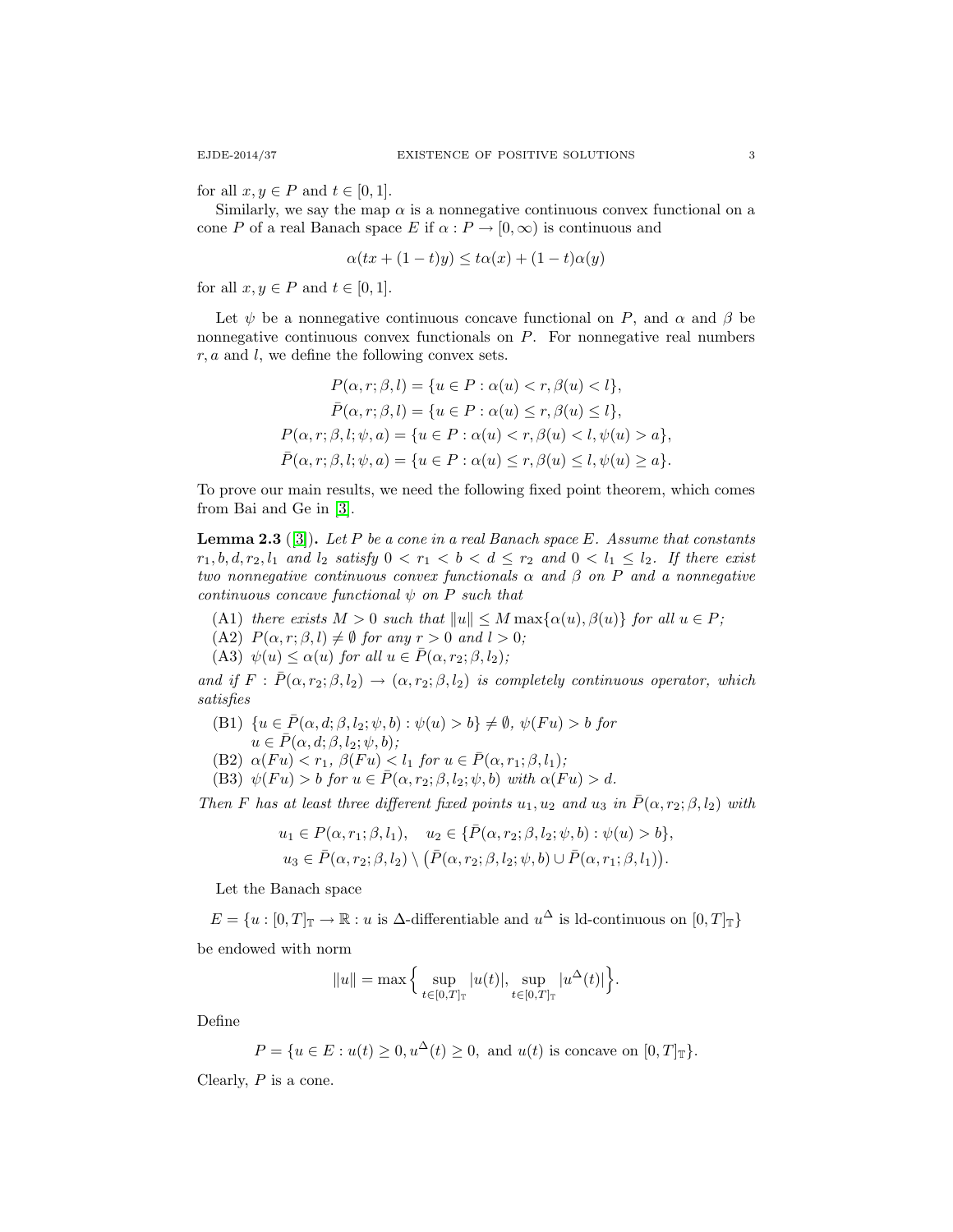**Lemma 2.4.** If  $\sum_{i=1}^{m-2} \alpha_i \neq 1$ , then for  $h \in C_{ld}[0,T]_{\mathbb{T}}$  and  $h \geq 0$ ,

$$
(\phi_p(u^{\Delta}(t)))^{\nabla} + h(t) = 0, \quad t \in (0, T)_{\mathbb{T}},
$$
\n(2.1)

<span id="page-3-2"></span><span id="page-3-1"></span>
$$
u(0) = \sum_{i=1}^{m-2} \alpha_i u(\xi_i), \quad u^{\Delta}(T) = 0
$$
\n(2.2)

has the unique solution

<span id="page-3-0"></span>
$$
u(t) = \int_0^t \phi_q\left(\int_s^T h(\tau)\nabla\tau\right)\Delta s + \frac{1}{1 - \sum_{i=1}^{m-2} \alpha_i} \sum_{i=1}^{m-2} \alpha_i \int_0^{\xi_i} \phi_q\left(\int_s^T h(\tau)\nabla\tau\right)\Delta s.
$$
\n(2.3)

Moreover, if  $h(t) \geq 0$  on  $[0, T]_{\mathbb{T}}$  and (H1) is satisfied, then  $u(t) \geq 0$  on  $[0, T]_{\mathbb{T}}$ . *Proof.* Let u be as in  $(2.3)$ , taking the delta derivative of  $(2.3)$ , we have

$$
u^{\Delta}(t) = \phi_q \Big( \int_t^T h(\tau) \nabla \tau \Big),
$$

moreover, we obtain

$$
\phi_p(u^{\Delta}(t)) = \int_t^T h(\tau) \nabla \tau,
$$

taking the nabla derivative of this expression yields  $(\phi_p(u^{\Delta}(t)))^{\nabla} = -h(t)$ . Routine calculations verify that  $u$  satisfies the boundary value conditions in  $(2.2)$ , so that  $u$ given in [\(2.3\)](#page-3-0) is a solution of [\(2.1\)](#page-3-2) and [\(2.2\)](#page-3-1). It is easy to see that BVP  $(\phi_p(u^{\Delta}))^{\nabla}$  =  $0, u(0) = \sum_{i=1}^{m-2} \alpha_i u(\xi_i), u^{\Delta}(T) = 0$  has only the trivial solution. Thus u in [\(2.3\)](#page-3-0) is the unique solution of [\(2.1\)](#page-3-2) and [\(2.2\)](#page-3-1). The proof is complete.

**Lemma 2.5.** The solution of BVP [\(2.1\)](#page-3-2) and [\(2.2\)](#page-3-1) satisfies  $u(t) \ge 0$ , for  $t \in [0, T]$ . Proof. Let

$$
\varphi(s) = \phi_q \left( \int_s^T h(\tau) \nabla \tau \right).
$$

Since  $\int_s^T h(\tau)\nabla \tau \ge 0$ , it follows that  $\varphi(s) \ge 0$ . According to Lemma [2.4,](#page-2-0) we obtain

$$
u(0) = \frac{1}{1 - \sum_{i=1}^{m-2} \alpha_i} \sum_{i=1}^{m-2} \alpha_i \int_0^{\xi_i} \varphi(s) \Delta s \ge 0,
$$
  

$$
u(T) = \int_0^T \varphi(s) \Delta s + \frac{1}{1 - \sum_{i=1}^{m-2} \alpha_i} \sum_{i=1}^{m-2} \alpha_i \int_0^{\xi_i} \varphi(s) \Delta s \ge 0.
$$

If  $t \in (0, T)$ , we have

$$
u(t) = \int_0^t \varphi(s) \Delta s + \frac{1}{1 - \sum_{i=1}^{m-2} \alpha_i} \sum_{i=1}^{m-2} \alpha_i \int_0^{\xi_i} \varphi(s) \Delta s \ge 0.
$$

So  $u(t) \geq 0$  for  $t \in [0, T]$ .

**Lemma 2.6.** The solution of  $(1.1)$  and  $(1.2)$  satisfies

$$
\inf_{t \in [0,T]_{\mathbb{T}}} u(t) \ge \gamma \|u\|
$$

where

$$
\gamma = \frac{\sum_{i=1}^{m-2} \alpha_i \xi_i}{T - \sum_{i=1}^{m-2} \alpha_i (T - \xi_i)}.
$$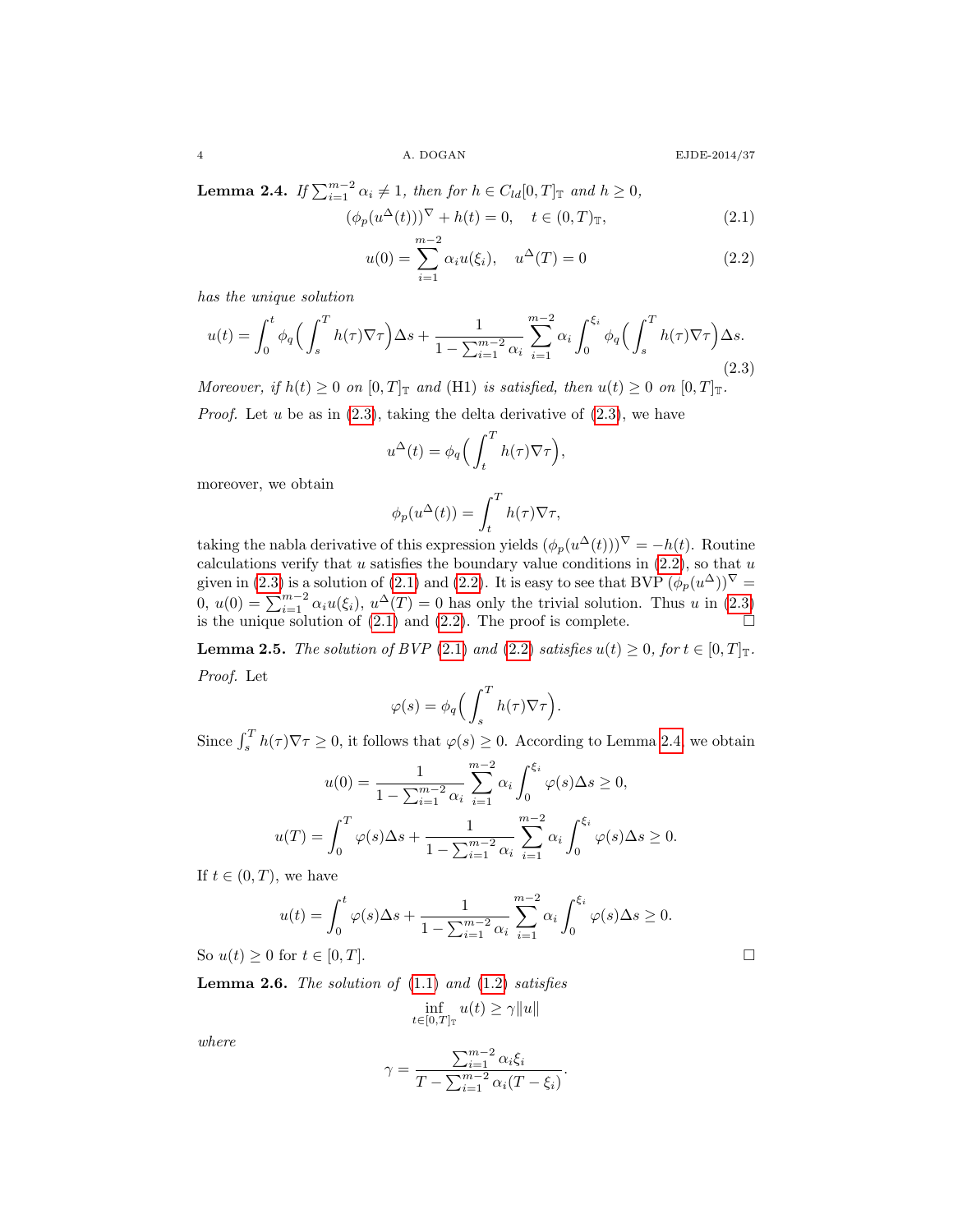*Proof.* Clearly  $u^{\Delta}(t) = \varphi(t) \geq 0$ . This implies that

$$
\min_{t \in [0,T]} u(t) = u(0), \quad ||u|| = u(T).
$$

It is easy to see that  $u^{\Delta}(t_2) \leq u^{\Delta}(t_1)$  for any  $t_1, t_2 \in [0, T]$  with  $t_1 \leq t_2$ . Hence  $u^{\Delta}(t)$  is a decreasing function on [0, T]. This means that graph of  $u(t)$  is concave down on  $(0, T)$ . For each  $i \in \{1, 2, \ldots, m-2\}$ , we have

$$
\frac{u(T) - u(0)}{T - 0} \ge \frac{u(T) - u(\xi_i)}{T - \xi_i},
$$

i.e.,

$$
Tu(\xi_i) - \xi_i u(T) \ge (T - \xi_i)u(0),
$$

so that

$$
T\sum_{i=1}^{m-2} \alpha_i u(\xi_i) - \sum_{i=1}^{m-2} \alpha_i \xi_i u(T) \geq \sum_{i=1}^{m-2} \alpha_i (T - \xi_i) u(0).
$$

With the boundary condition  $u(0) = \sum_{i=1}^{m-2} \alpha_i u(\xi_i)$ , we have

$$
u(0) \ge \frac{\sum_{i=1}^{m-2} \alpha_i \xi_i}{T - \sum_{i=1}^{m-2} \alpha_i (T - \xi_i)} u(T).
$$

This completes the proof.

Define the operator  $F: P \to E$  by

$$
(Fu)(t) = \int_0^t \phi_q \left( \int_s^T a(\tau) f(\tau, u(\tau), u^{\Delta}(\tau)) \nabla \tau \right) \Delta s
$$
  
+ 
$$
\frac{1}{1 - \sum_{i=1}^{m-2} \alpha_i} \sum_{i=1}^{m-2} \alpha_i \int_0^{\xi_i} \phi_q \left( \int_s^T a(\tau) f(\tau, u(\tau), u^{\Delta}(\tau)) \nabla \tau \right) \Delta s
$$

for  $t \in [0, T]_T$ . By the definition of F, the monotonicity of  $\phi_q(u)$  and assumption of (H1)-(H5), it is easy to see that for each  $u \in P$ ,  $Fu \in P$  and  $Fu(T)$  is the maximum value of  $Fu(t)$ . Moreover, by direct calculation, we obtain that each fixed point of the operator F in P is a positive solution of  $(1.1)$  and  $(1.2)$ . It is easy to see that  $F: P \to P$  is completely continuous.

#### 3. Existence of positive solutions

For  $u \in P$  we define

$$
\alpha(u) = \max_{t \in [0,T]_{\mathbb{T}}} |u(t)| = u(T), \quad \beta(u) = \sup_{t \in [0,T]_{\mathbb{T}}} |u^{\Delta}(t)| = u^{\Delta}(0),
$$

$$
\psi(u) = \min_{t \in [\eta,T]_{\mathbb{T}}} u(t) = u(\eta).
$$

It is easy to see that  $\alpha, \beta : P \to [0, \infty)$  are nonnegative continuous convex functionals with  $||u|| = \max{\{\alpha(u), \beta(u)\}}; \psi : P \to [0, \infty)$  is nonnegative concave functional. We have  $\psi(u) \leq \alpha(u)$  for  $u \in P$  and assumptions (A1), (A2) and (A3) in Lemma [2.3](#page-2-1) hold.

For notational convenience, we denote

$$
M = \int_0^{\eta} \phi_q \left( \int_{\eta}^T a(\tau) \nabla \tau \right) \Delta s,
$$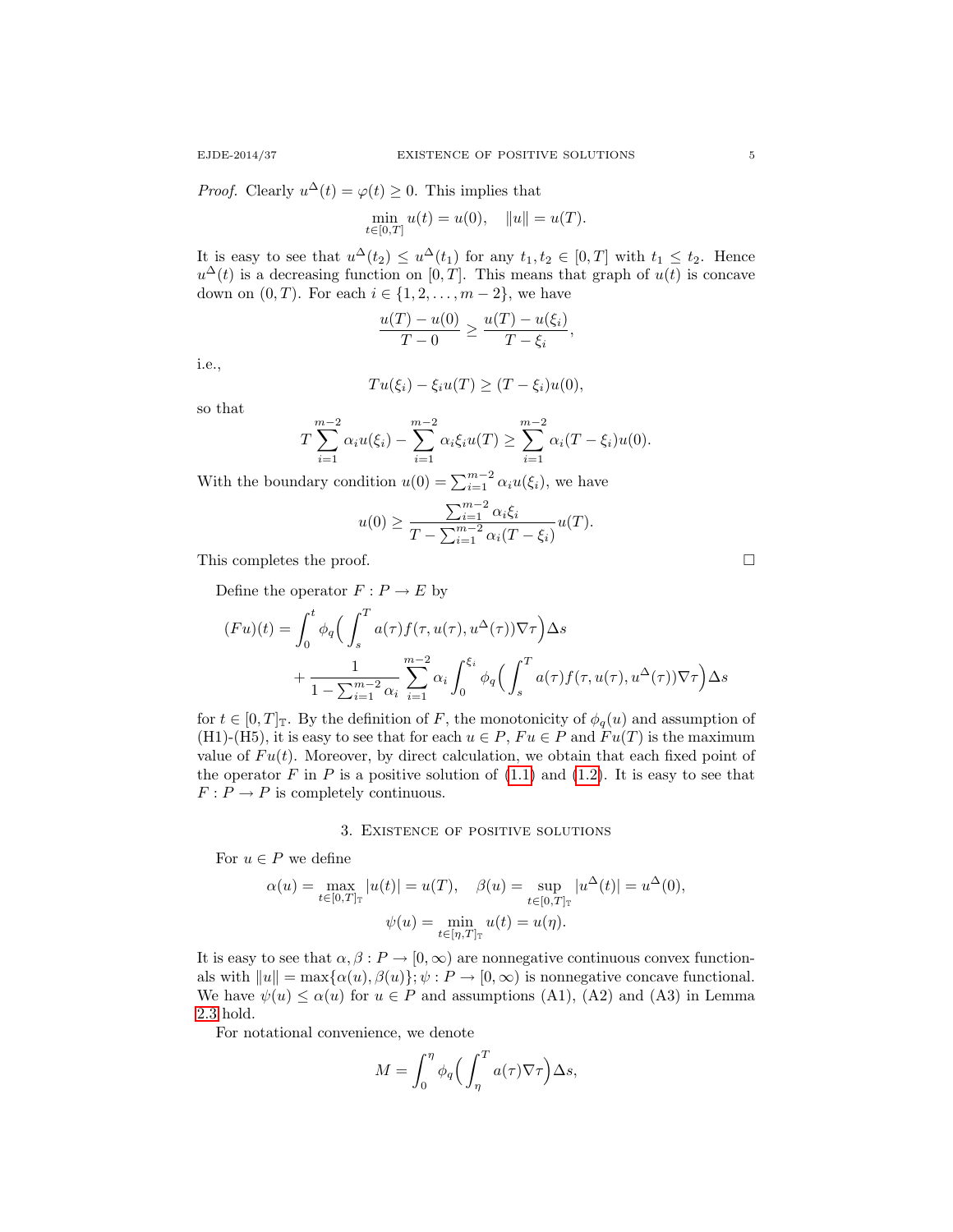6 A. DOGAN EJDE-2014/37

$$
N = \int_0^T \phi_q \left( \int_s^T a(\tau) \nabla \tau \right) \Delta s + \frac{1}{1 - \sum_{i=1}^{m-2} \alpha_i} \sum_{i=1}^{m-2} \alpha_i \int_0^{\xi_i} \phi_q \left( \int_s^T a(\tau) \nabla \tau \right) \Delta s,
$$
  

$$
L = \phi_q \left( \int_0^T a(\tau) \nabla \tau \right).
$$

<span id="page-5-0"></span>**Theorem 3.1.** Assume that (H1)–(H5) hold, and there exists  $0 < r_1 < b < 2b \le r_2$ ,  $0 < l_1 \leq l_2$  such that  $\frac{b}{M} \leq \min\{r_2/N, l_2/L\}$ . If f satisfies the following three conditions:

(i) 
$$
f(t, w, v) \le \min\{\phi_p(r_2/N), \phi_p(l_2/L)\}\
$$
for  $(t, w, v) \in [0, T]_{\mathbb{T}} \times [0, r_2] \times [-l_2, l_2];$   
(ii)  $f(t, w, v) > \phi_p(b/M)$  for  $(t, w, v) \in [\eta, T]_{\mathbb{T}} \times [b, 2b] \times [-l_2, l_2];$ 

(iii)  $f(t, w, v) < \min\{\phi_p(r_1/N), \phi_p(l_1/L)\}\$  for  $(t, w, v) \in [0, T]_{\mathbb{T}} \times [0, r_1] \times [-l_1, l_1]$ ;

then  $BVP$  [\(1.1\)](#page-1-0) and [\(1.2\)](#page-1-1) has at least three three non-negative solutions, two of them positive,  $u_1, u_2, u_3$ , which satisfy

$$
\max_{t \in [0,T]_{\mathbb{T}}} \{u_1(t)\} < r_1, \quad \sup_{t \in [0,T]_{\mathbb{T}}} |u_1^{\Delta}(t)| < l_1;
$$
\n
$$
b < \min_{t \in [\eta,T]_{\mathbb{T}}} \{u_2(t)\} \le \max_{t \in [0,T]_{\mathbb{T}}} \{u_2(t)\} \le r_2, \quad \sup_{t \in [0,T]_{\mathbb{T}}} |u_2^{\Delta}(t)| \le l_2;
$$
\n
$$
\min_{t \in [\eta,T]_{\mathbb{T}}} \{u_3(t)\} < b, \quad r_1 < \max_{t \in [0,T]_{\mathbb{T}}} \{u_3(t)\} < 2b, \quad l_1 < \sup_{t \in [0,T]_{\mathbb{T}}} |u_3^{\Delta}(t)| \le l_2.
$$

Proof. To show Lemma [2.3](#page-2-1) holds, it is sufficient to show that conditions in Lemma [2.3](#page-2-1) are satisfied with respect to operator  $F$ . We first prove that if the assumption (i) is satisfied, then  $F : \overline{P}(\alpha, r_2; \beta, l_2) \rightarrow \overline{P}(\alpha, r_2; \beta, l_2)$ . If  $u \in \overline{P}(\alpha, r_2; \beta, l_2)$ , then

$$
\alpha(u) = \max_{t \in [0,T]_{\mathbb{T}}} |u(t)| \le r_2, \quad \beta(u) = \sup_{t \in [0,T]_{\mathbb{T}}} |u^{\Delta}(t)| \le l_2
$$

and assumption (i) implies

$$
f(t, u(t), u^{\Delta}(t)) \le \min\left\{\phi_p(r_2/N), \phi_p(l_2/L)\right\}, t \in [0, T]_{\mathbb{T}}.
$$

For  $u \in P$ , there is  $Fu \in P$ , therefore

$$
\alpha(Fu) = \max_{t \in [0,T]_{\mathbb{T}}} |(Fu)(t)|
$$
  
\n
$$
= \max_{t \in [0,T]_{\mathbb{T}}} \Big| \int_0^t \phi_q \Big( \int_s^T a(\tau) f(\tau, u(\tau), u^{\Delta}(\tau)) \nabla \tau \Big) \Delta s
$$
  
\n
$$
+ \frac{1}{1 - \sum_{i=1}^{m-2} \alpha_i} \sum_{i=1}^{m-2} \alpha_i \int_0^{\xi_i} \phi_q \Big( \int_s^T a(\tau) f(\tau, u(\tau), u^{\Delta}(\tau)) \nabla \tau \Big) \Delta s \Big|
$$
  
\n
$$
= \int_0^T \phi_q \Big( \int_s^T a(\tau) f(\tau, u(\tau), u^{\Delta}(\tau)) \nabla \tau \Big) \Delta s
$$
  
\n
$$
+ \frac{1}{1 - \sum_{i=1}^{m-2} \alpha_i} \sum_{i=1}^{m-2} \alpha_i \int_0^{\xi_i} \phi_q \Big( \int_s^T a(\tau) f(\tau, u(\tau), u^{\Delta}(\tau)) \nabla \tau \Big) \Delta s
$$
  
\n
$$
< \int_0^T \phi_q \Big( \int_s^T a(\tau) \phi_p(r_2/N) \nabla \tau \Big) \Delta s
$$
  
\n
$$
+ \frac{1}{1 - \sum_{i=1}^{m-2} \alpha_i} \sum_{i=1}^{m-2} \alpha_i \int_0^{\xi_i} \phi_q \Big( \int_s^T a(\tau) \phi_p(r_2/N) \nabla \tau \Big) \Delta s
$$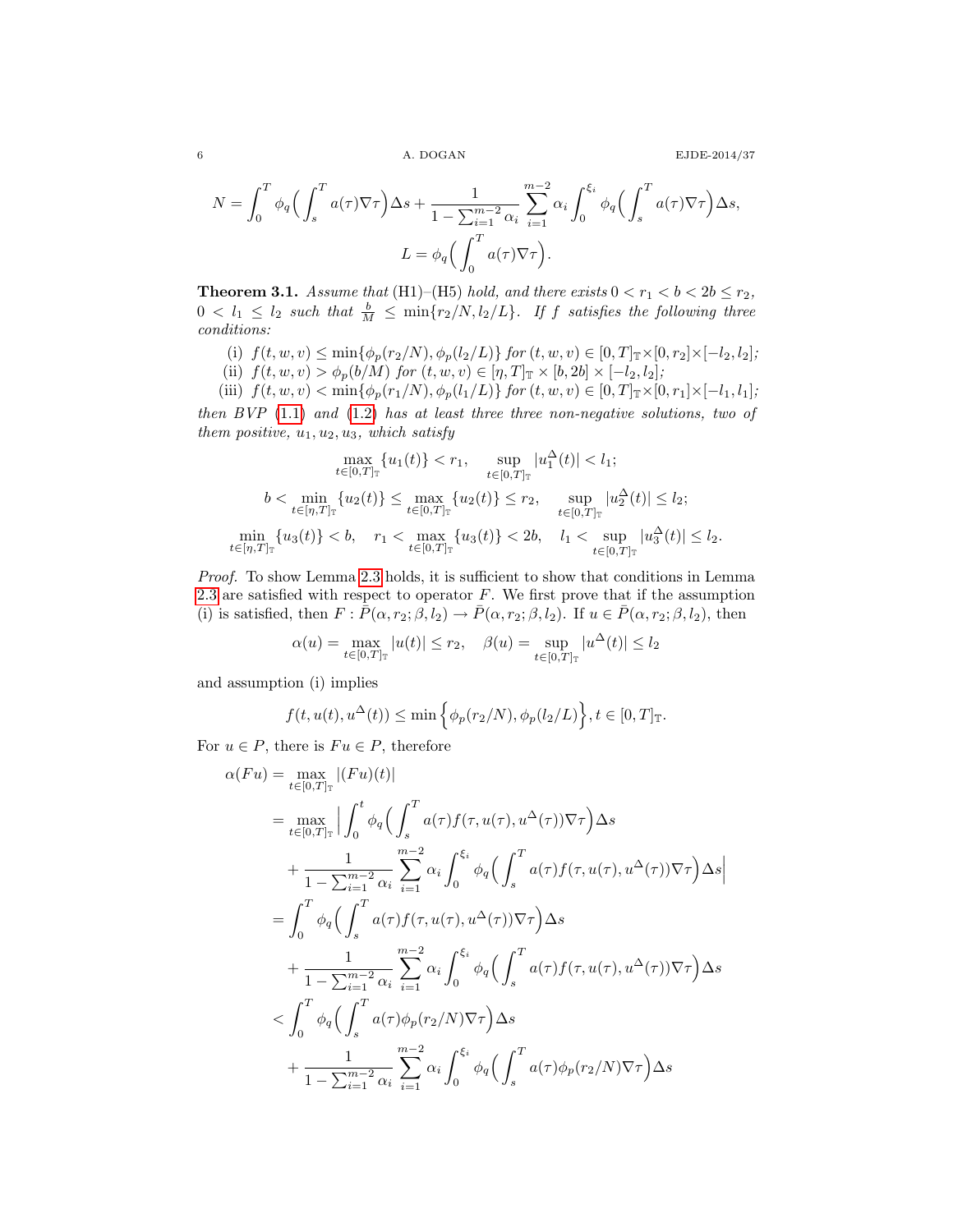$$
= \frac{r_2}{N} \Big[ \int_0^T \phi_q \Big( \int_s^T a(\tau) \nabla \tau \Big) \Delta s
$$
  
+ 
$$
\frac{1}{1 - \sum_{i=1}^{m-2} \alpha_i} \sum_{i=1}^{m-2} \alpha_i \int_0^{\xi_i} \phi_q \Big( \int_s^T a(\tau) \nabla \tau \Big) \Delta s \Big] = r_2
$$

and

$$
\beta(Fu) = \sup_{t \in [0,T]_{\mathbb{T}}} |(Fu)^{\Delta}(t)|
$$
  
\n
$$
= \sup_{t \in [0,T]_{\mathbb{T}}} \left| \phi_q \left( \int_t^T a(\tau) f(\tau, u(\tau), u^{\Delta}(\tau)) \nabla \tau \right) \right|
$$
  
\n
$$
= \phi_q \left( \int_0^T a(\tau) f(\tau, u(\tau), u^{\Delta}(\tau)) \nabla \tau \right)
$$
  
\n
$$
\leq \phi_q \left( \int_0^T a(\tau) \phi_p(l_2/L) \nabla \tau \right)
$$
  
\n
$$
= \frac{l_2}{L} \phi_q \left( \int_0^T a(\tau) \nabla \tau \right) = l_2.
$$

Therefore  $F : \overline{P}(\alpha, r_2; \beta, l_2) \to \overline{P}(\alpha, r_2; \beta, l_2)$ . Similarly, if  $u \in \overline{P}(\alpha, r_1; \beta, l_1)$ , then the assumption (iii) implies

$$
f(t, u(t), u^{\Delta}(t)) < \min\{\phi_p(r_1/N), \phi_p(l_1/L)\} \quad \text{for } t \in [0, T]_{\mathbb{T}}.
$$

We can get that  $F : \overline{P}(\alpha, r_1; \beta, l_1) \rightarrow P(\alpha, r_1; \beta, l_1)$ . So condition (B2) of Lemma [2.3](#page-2-1) is satisfied.

To prove that condition (B1) of Lemma [2.3](#page-2-1) holds. We choose  $u(t) = 2b$  for  $t \in [0,T]_{\mathbb{T}}$ . It is obvious that  $u(t) = 2b \in \overline{P}(\alpha, 2b; \beta, l_2; \psi, b)$  and  $\psi(u) = 2b > b$ , and consequently

$$
\{u\in \bar{P}(\alpha,2b;\beta,l_2;\psi,b):\psi(u)>b\}\neq \emptyset.
$$

So, for  $u \in \bar{P}(\alpha, 2b; \beta, l_2; \psi, b)$ , there are  $b \leq u(t) \leq 2b$  and  $|u^{\Delta}(t)| \leq l_2$  for  $t \in$  $[\eta, T]_{\mathbb{T}}$ . Thus from the assumption (ii) we have

$$
f(t, u(t), u^{\Delta}(t)) > \phi_p(b/M)
$$
 for  $t \in [\eta, T]_{\mathbb{T}}$ .

From the definition of the functional  $\psi$  we see that

$$
\psi(Fu) = \min_{t \in [\eta, T]_{\mathbb{T}}} Fu(t) = Fu(\eta)
$$
  
\n
$$
= \int_0^{\eta} \phi_q \Big( \int_s^T a(\tau) f(\tau, u(\tau), u^{\Delta}(\tau)) \nabla \tau \Big) \Delta s
$$
  
\n
$$
+ \frac{1}{1 - \sum_{i=1}^{m-2} \alpha_i} \sum_{i=1}^{m-2} \alpha_i \int_0^{\xi_i} \phi_q \Big( \int_s^T a(\tau) f(\tau, u(\tau), u^{\Delta}(\tau)) \nabla \tau \Big) \Delta s
$$
  
\n
$$
\geq \int_0^{\eta} \phi_q \Big( \int_{\eta}^T a(\tau) f(\tau, u(\tau), u^{\Delta}(\tau)) \nabla \tau \Big) \Delta s
$$
  
\n
$$
> \int_0^{\eta} \phi_q \Big( \int_{\eta}^T a(\tau) \phi_p(b/M) \nabla \tau \Big) \Delta s
$$
  
\n
$$
= \frac{b}{M} \int_0^{\eta} \phi_q \Big( \int_{\eta}^T a(\tau) \nabla \tau \Big) \Delta s = b.
$$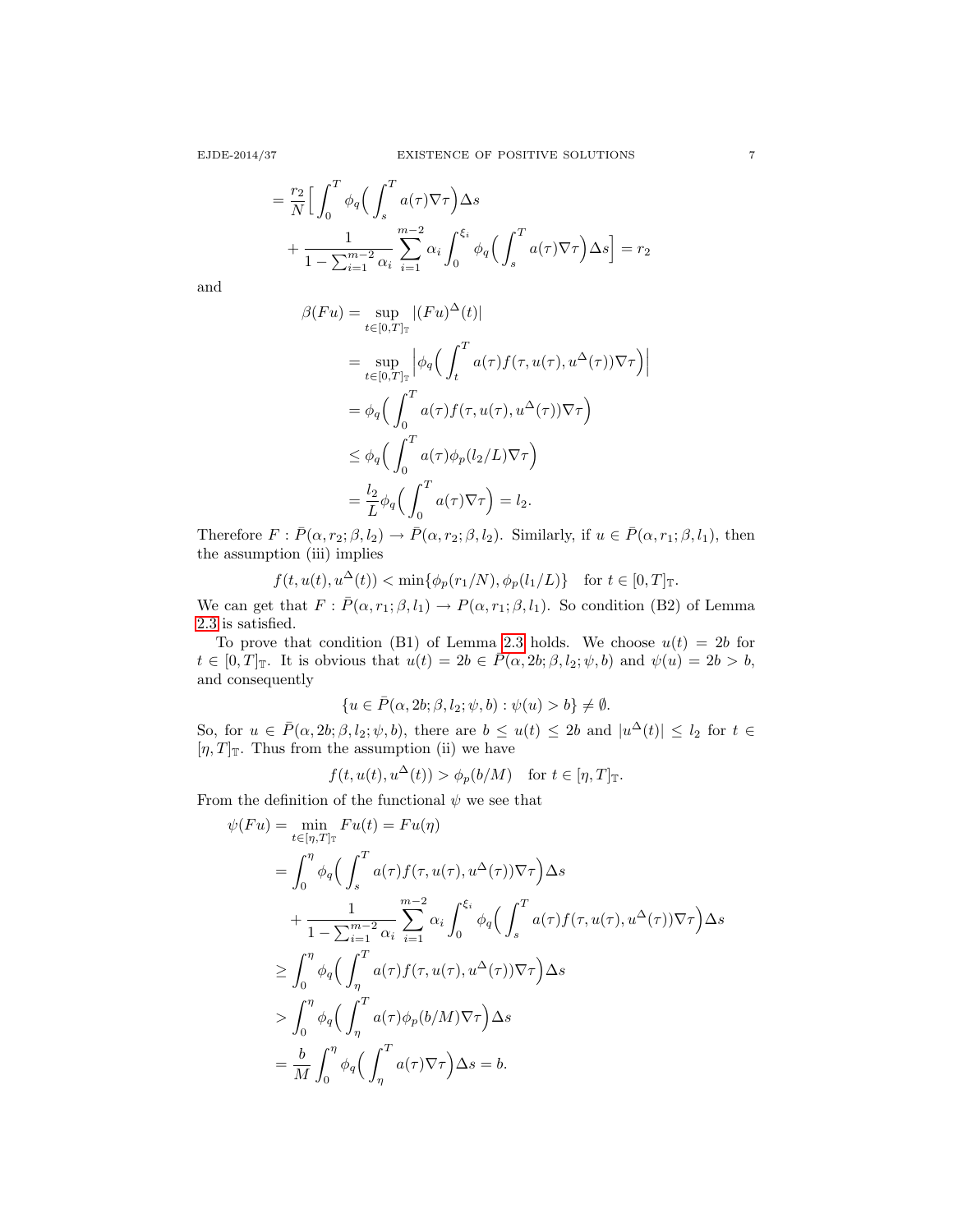So, we obtain  $\psi(Fu) > b$  for  $u \in \overline{P}(\alpha, 2b; \beta, l_2; \psi, b)$ , and condition (B1) of Lemma [2.3](#page-2-1) holds.

Finally, we prove that condition (B3) of Lemma [2.3](#page-2-1) holds. If  $u \in \overline{P}(\alpha, r_2; \beta, l_2; \psi, b)$ and  $\alpha(Fu) > 2b$ , we have

$$
\psi(Fu) = \min_{t \in [\eta, T]_{\mathbb{T}}} Fu(t) = Fu(\eta) \ge \frac{\eta}{T} \max_{t \in [0, T]_{\mathbb{T}}} Fu(t) \ge \frac{1}{2}\alpha(Fu) > b.
$$

Hence, condition (B3) of Lemma [2.3](#page-2-1) is satisfied. Then using Lemma [2.3](#page-2-1) and the assumption that  $f(t, 0, 0) \neq 0$  on  $[0, T]_T$ , we find that there exist at least three non-negative solutions of [\(1.1\)](#page-1-0) and [\(1.2\)](#page-1-1) such that

$$
u_1 \in P(\alpha, r_1; \beta, l_1), \quad u_2 \in \{P(\alpha, r_2; \beta, l_2; \psi, b) | \psi(u) > b\},
$$
  

$$
u_3 \in \bar{P}(\alpha, r_2; \beta, l_2) \setminus (\bar{P}(\alpha, r_2; \beta, l_2; \psi, b) \cup \bar{P}(\alpha, r_1; \beta, l_1)).
$$

Otherwise, as  $u_3$  satisfies  $\alpha(u_3) \leq 2\psi(u_3)$ , we have  $\max_{t \in [0,T]_T} u_3(t) < 2b$ .

In the following section, we now give an example to illustrate our results.

# <span id="page-7-1"></span><span id="page-7-0"></span>4. An example

Let  $\mathbb{T} = \{1 - (\frac{1}{2})^{\mathbb{N}_0}\} \cup [1, 2]$ , and let  $\mathbb{N}_0$  denote the set of nonnegative integers. Take  $\alpha_1 = 1/2$ ,  $\alpha_2 = 1/6$ ,  $\xi_1 = 1/4$ ,  $\xi_2 = 3/4$ ,  $T = 2$ ,  $p = q = 2$ , and  $a(t) \equiv 1$  for  $t \in [0, T]_{\mathbb{T}}$ . Consider the BVP

$$
\left(u^{\Delta}(t)\right)^{\nabla} + f(t, u(t), u^{\Delta}(t)) = 0, \quad t \in [0, 2]_{\mathbb{T}},\tag{4.1}
$$

$$
u(0) = \frac{1}{2}u\left(\frac{1}{4}\right) + \frac{1}{6}u\left(\frac{3}{4}\right), \quad u^{\Delta}(2) = 0,
$$
\n(4.2)

where

$$
f(t, w, v) = \begin{cases} \frac{t}{1000} + \frac{2w^3}{3} + (\frac{v}{100})^3, & w \le 3, \\ \frac{t}{1000} + 18 + (\frac{v}{100})^3, & w > 3. \end{cases}
$$

Clearly, assumptions (H1)–(H5) hold and  $f(t, 0, 0) \neq 0$  on  $[0, 2]$ <sub>T</sub>. We choose  $r_1$  =  $1/2$ ,  $r_2 = 140$ ,  $b = 2$ , and  $l_1 = 1/4$ ,  $l_2 = 80$ . So  $0 < r_1 < b < 2b < r_2$  and  $0 < l_1 < l_2$ . By doing some calculations, we obtain

$$
M = \int_0^{\eta} \phi_q \left( \int_{\eta}^T a(\tau) \nabla \tau \right) \Delta s = 1,
$$
  

$$
L = \phi_q \left( \int_0^T a(\tau) \nabla \tau \right) = 2,
$$

and

$$
N = \int_0^T \phi_q \left( \int_s^T a(\tau) \nabla \tau \right) \Delta s + \frac{1}{1 - \sum_{i=1}^{m-2} \alpha_i} \sum_{i=1}^{m-2} \alpha_i \int_0^{\xi_i} \phi_q \left( \int_s^T a(\tau) \nabla \tau \right) \Delta s
$$
  

$$
< \tilde{N}
$$
  

$$
= \int_0^T \phi_q \left( \int_0^T a(\tau) \nabla \tau \right) \Delta s + \frac{1}{1 - \sum_{i=1}^{m-2} \alpha_i} \sum_{i=1}^{m-2} \alpha_i \int_0^{\xi_i} \phi_q \left( \int_0^T a(\tau) \nabla \tau \right) \Delta s
$$
  

$$
= \frac{19}{4}.
$$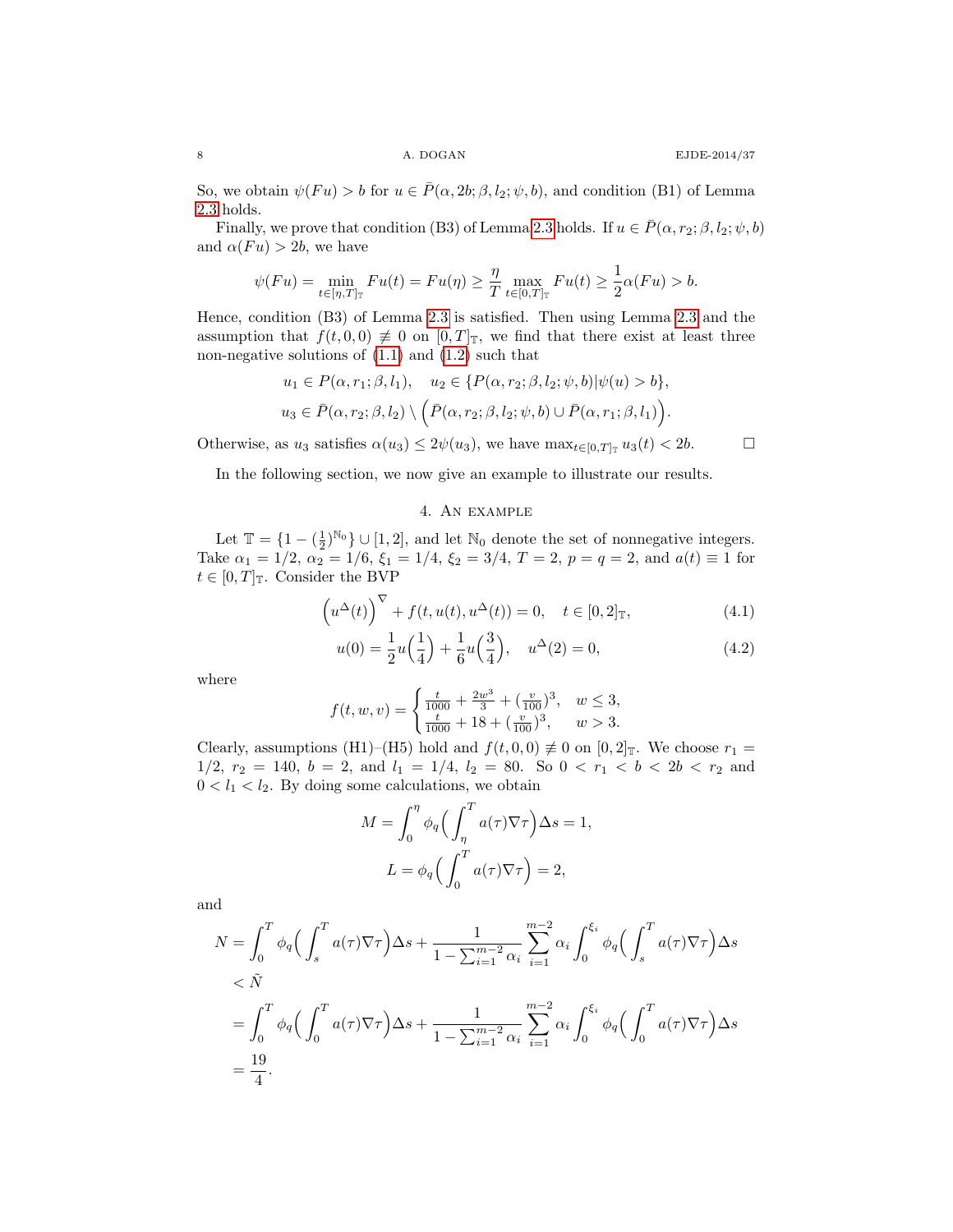As a result,  $f(t, w, v)$  satisfies

$$
f(t, w, v) \le \min\left\{\phi_p\left(\frac{r_2}{\tilde{N}}\right), \phi_p\left(\frac{l_2}{L}\right)\right\} \approx 29.4736 < \min\left\{\phi_p\left(\frac{r_2}{N}\right), \phi_p\left(\frac{l_2}{L}\right)\right\},\
$$

for  $0 \le t \le 2, 0 \le w \le 140, |v| \le 80;$ 

$$
f(t, w, v) > \phi_p\left(\frac{b}{M}\right) = 2,
$$

for  $1 \le t \le 2$ ,  $2 \le w \le 4$ ,  $|v| \le 80$ ;

$$
f(t, w, v) < \min\left\{\phi_p\left(\frac{r_1}{\tilde{N}}\right), \phi_p\left(\frac{l_1}{L}\right)\right\} \approx 0.1053 < \min\left\{\phi_p\left(\frac{r_1}{N}\right), \phi_p\left(\frac{l_1}{L}\right)\right\},\
$$

for  $0 \le t \le 2$ ,  $0 \le w \le \frac{1}{2}$ ,  $|v| \le 1/4$ . Hence, by Theorem [3.1,](#page-5-0) BVP [\(4.1\)](#page-7-0) and [\(4.2\)](#page-7-1) has at least three non-negative solutions, two of them positive,  $u_1, u_2, u_3$  such that

$$
\max_{t \in [0,2]_{\mathbb{T}}} \{u_1(t)\} < \frac{1}{2}, \quad \sup_{t \in [0,2]_{\mathbb{T}}} |u_1^{\Delta}(t)| < \frac{1}{4};
$$
\n
$$
2 < \min_{t \in [1,2]_{\mathbb{T}}} \{u_2(t)\} \le \max_{t \in [0,2]_{\mathbb{T}}} \{u_2(t)\} \le 140, \quad \sup_{t \in [0,2]_{\mathbb{T}}} |u_2^{\Delta}(t)| \le 80;
$$
\n
$$
\min_{t \in [1,2]_{\mathbb{T}}} \{u_3(t)\} < 2, \quad \frac{1}{2} < \max_{t \in [0,2]_{\mathbb{T}}} \{u_3(t)\} < 4, \quad \frac{1}{4} < \sup_{t \in [0,2]_{\mathbb{T}}} |u_3^{\Delta}(t)| \le 80.
$$

Acknowledgments. The author would like to thank the anonymous referees and the editor for their helpful comments and suggestions. The project is supported by Abdullah Gul University Foundation of Turkey (Project No. 5).

## **REFERENCES**

- <span id="page-8-1"></span>[1] D. R. Anderson; Existence of solutions for nonlinear multi-point problems on time scales, Dynam. Syst. Appl. 15 (2006) 21-34.
- <span id="page-8-8"></span>[2] D. R. Anderson, R. I. Avery, J. Henderson, X. Liu; Operator type expansion-compression fixed point theorem, Electron. J. Differential Equations 2011 (42) (2011) 1-11.
- <span id="page-8-13"></span>[3] Z. B. Bai, W. G. Ge; Existence of three positive solutions for some second-order boundary value problems, Comput. Math. Appl. 48 (2004) 699-707.
- <span id="page-8-9"></span>[4] M. Bohner, A. Peterson; Dynamic Equations on Time Scales: An Introduction with Applications, Birkhauser, Boston, Cambridge, MA 2001.
- <span id="page-8-10"></span>[5] M. Bohner, A. Peterson; Advances in Dynamic Equations on Time Scales, Birkhauser, Boston, Cambridge, MA 2003.
- <span id="page-8-2"></span>[6] M. Bohner, H. Luo; Singular second-order multipoint dynamic boundary value problems with mixed derivatives, Adv. Differ. Equ. Volume (2006) Article ID 54989, Pages 1-15.
- <span id="page-8-11"></span>[7] K. Deimling; Nonlinear Functional Analysis, Springer-Verlag, New York, 1985.
- <span id="page-8-3"></span>[8] A. Dogan, J. R. Graef, L. Kong; Higher order semipositone multi-point boundary value problems on time scales, Comput. Math. Appl. 60 (2010) 23-35.
- <span id="page-8-4"></span>[9] A. Dogan, J. R. Graef, L. Kong; Higher order singular multi-point boundary value problems on time scales, Proc. Edinb. Math. Soc. 54 (2011) 345-361.
- <span id="page-8-5"></span>[10] A. Dogan; Existence of three positive solutions for an m-point boundary-value problem on time scales, Electron. J. Differential Equations 2013 (149) (2013) 1-10.
- <span id="page-8-7"></span>[11] A. Dogan; Existence of multiple positive solutions for p-Laplacian multipoint boundary value problems on time scales, Adv. Differ. Equ. 2013 238 (2013).
- <span id="page-8-12"></span>[12] D. Guo, V. Lakshmikantham; Nonlinear Problems in Abstract Cones, Academic Press, Inc, 1988.
- <span id="page-8-6"></span>[13] W. Han, Z. Jin, S. Kang; Existence of positive solutions of nonlinear m-point BVP for an increasing homeomorphism and positive homomorphism on time scales, J. Comput. Appl. Math. 233 (2009) 188-196.
- <span id="page-8-0"></span>[14] S. Hilger; Analysis on measure chains-a unified approach to continuous and discrete calculus, Results Math. 18 (1990) 18-56.